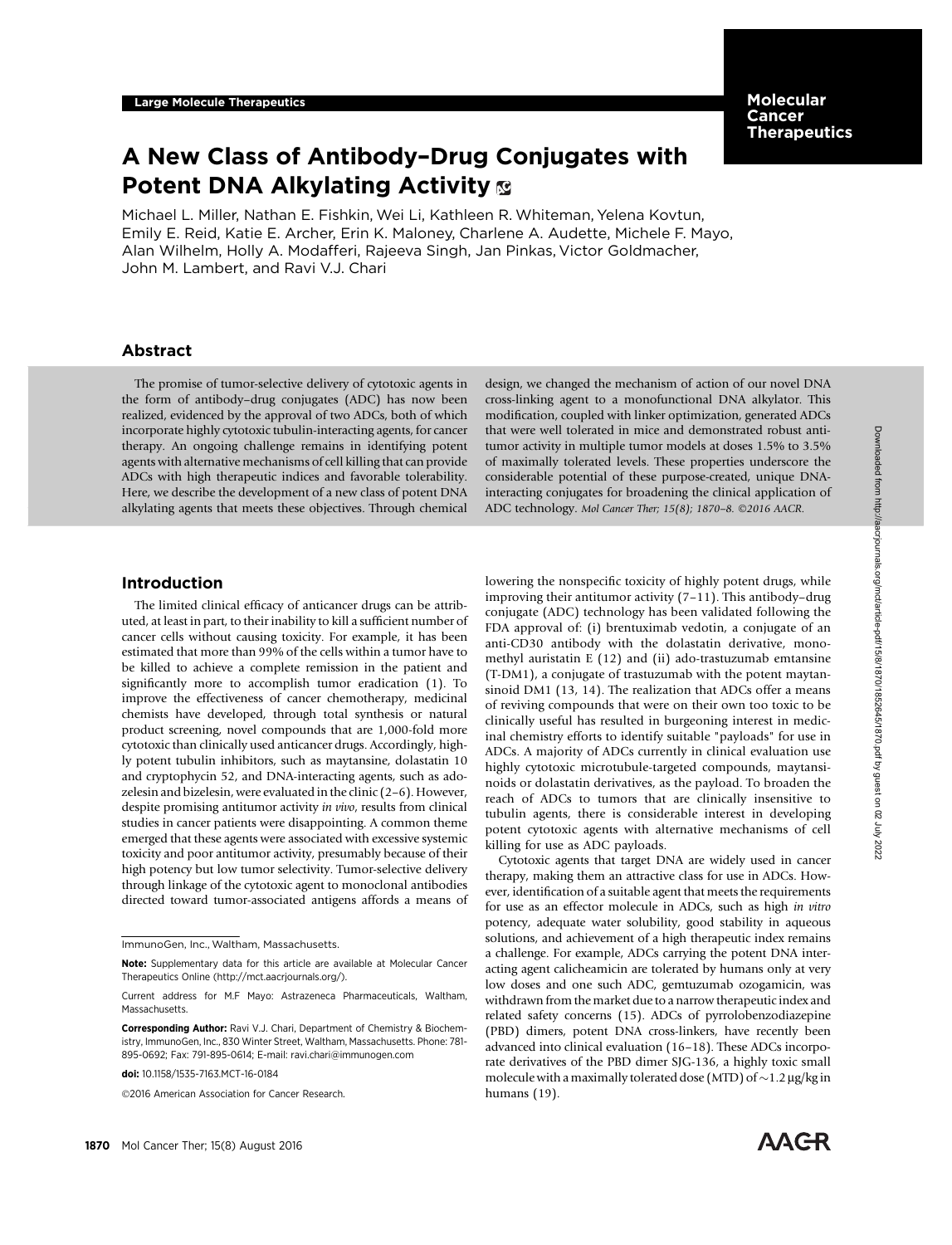Here we describe the development of a new class of DNA alkylating agents, indolinobenzodiazepine pseudodimers (termed IGNs), which possess a single reactive imine group designed to provide DNA-interacting effector molecules which meet our criteria for use in ADCs. Accordingly, ADCs of these potent DNA alkylators, generated through innovative payload and linker design, are characterized by favorable in vivo tolerability and impressive therapeutic indices. Overall, the findings of this study hold considerable promise for improving the success of the ADC technology and providing better therapeutic outcomes for personalized cancer treatments.

# Materials and Methods

# Cell lines, antibodies, and reagents

The human cancer cell lines KB (epidermoid carcinoma), HSC-2 (squamous cell carcinoma), COLO 205 and LoVo (colorectal adenocarcinoma), RPMI-8226 (myeloma), IGROV-1 (ovarian adenocarcinoma), HL-60 and HEL92.1.7 (leukemia), BJAB (B-cell leukemia), and Namalwa (Burkitt lymphoma) were obtained from ATCC. NB4 and EOL-1 cells were obtained from DSMZ (Germany). The cell lines were purchased within the period of 2000 to 2015; characterized by the vendor; and no further cell line authentication was conducted by the authors. Upon receipt, each line was expanded by passaging 2 to 3 times, aliquoted, and frozen. For use in experiments, cell lines were cultured in media recommended by the vendor in a humidified incubator at  $37^{\circ}$ C, 5%  $CO<sub>2</sub>$  for no longer than 2 months. Humanized anti-folate receptor-a (FRa), anti-EGFR, and anti-CD33 antibodies, chimeric mouse-human anti-EpCAM antibody, and chimeric non-binding control antibody to the Kunitz soybean protease inhibitor (KTI) were all constructed with the human  $\lg G_1$  isotype and generated at ImmunoGen, Inc. None of the antibodies used in the studies cross-react with antigen on mouse tissues. The antibody modifying agents SPDB [N-succinimidyl 4-(2-pyridyldithio)butanoate] and sulfo-SPDB [N-succinimidyl 2-sulfo-4-(2-pyridyldithio) butanoate] were prepared as previously described (20, 21). Additional chemical reagents were purchased from Sigma-Aldrich.

## Preparation of IGN ADCs

Full details of the chemical synthesis, including schema, are provided as Supplementary Data. Conjugation of IGN dimers to an antibody was accomplished through two different methods:

ADCs with a noncleavable linkage: The IGN molecules were linked via amide bonds to lysine residues of the antibody. In the IGN molecule bearing an N-hydroxysuccinimide (NHS) ester, the imine moiety was reversibly sulfonated by pretreatment with a 5 fold molar excess of sodium bisulfite and then added in an 8-fold molar excess to the antibody in aqueous buffer (50 mmol/L EPPS, pH 8.5), containing 15% N,N-dimethylacetamide (DMA).

ADCs with a cleavable (disulfide) linkage: The IGN dimer bearing a thiol or an imine-sulfonated thiol was treated in situ with SPDB or sulfo-SPDB in DMA, in the presence of a base (N-Ndiisopropylethylamine) to provide the IGN with an activated ester. Addition of the activated IGN in a 6-fold molar excess to the antibody in buffer (50 mmol/L EPPS, pH 8.5) containing 15% DMA resulted in amide bond formation with lysine residues of the antibody.

In both cases, upon completion of conjugation, the reaction mixtures were purified and buffer exchanged into 20 mmol/L histidine, 50 mmol/L sodium chloride, 8.5% w/v sucrose, 0.01% Tween-20, 50  $\mu$ mol/L sodium bisulfite pH 6.2 formulation buffer using NAP desalting columns (Illustra Sephadex G-25 DNA Grade, GE Healthcare). Dialysis was performed in the same buffer for 4 hours at room temperature and then overnight at  $4^{\circ}$ C utilizing Slide-a-Lyzer dialysis cassettes (ThermoScientific 30,000 MWCO) to remove any unreacted small molecules. The purified conjugates were found to have an average of 2.5 to 3 IGN molecules linked per antibody (determined by UV-Vis spectroscopy using molar extinction coefficients  $\varepsilon_{330 \text{ nm}} = 15,280 \text{ cm}^{-1}$  $(mol/L)^{-1}$  and  $\varepsilon$  <sub>280 nm</sub> = 30,115 cm<sup>-1</sup>(mol/L)<sup>-1</sup> for IGN, and  $\varepsilon$ <sub>280 nm</sub> = 201,400 cm<sup>-1</sup>(mol/L)<sup>-1</sup> for the antibody). The ADCs were more than 95% monomeric (by size exclusion chromatography) and contained <0.1% unconjugated IGN [by acetone precipitation, reverse-phase high-performance (HPLC) analysis].

## IGN/DNA adduct formation in cells

EOL-1 cells ( $8 \times 10^7$ ) were treated with 3 µmol/L diimine IGN or monoimine IGN for 5 hours and 20 hours at 37°C in RPMI media. Cells were then pelleted, washed with PBS, and lysed in TRIS buffer (10 mmol/L, pH 8.5 containing 5 mmol/L EDTA, 0.2% SDS, 200 mmol/L NaCl, 0.1 mg/mL proteinase K) for 5 hours at 37°C. The resulting clear gel was mixed with one volume isopropanol to precipitate gDNA. DNA was pelleted by centrifugation (10,000 rpm, 3 minutes), washed 3 times with isopropanol, and resuspended in 50 mmol/L TRIS, 10 mmol/L EDTA, pH 8 for UV-VIS analysis. DNA was quantified using absorbance measurements. Changes in unadducted DNA after heating at  $90^{\circ}$ C were determined by measuring the change in absorbance at different wavelengths.

#### In vitro cytotoxicity

Cytotoxic potencies were assessed using a WST-based cell viability assay as previously described (22). Briefly, human tumor cells (1,000–5,000 cells/well) in serum-containing media were incubated with conjugates  $\pm 1 \mu$ mol/L of the corresponding unconjugated antibody for 5 days, at  $37^{\circ}$ C. Cell viability was determined by background corrected WST-8 (Dojindo) absorbance.

## Bystander cell killing assay

FRa-positive (transfected) 300.19-FR1#14 (1,000 cells/well) and FRa-negative 300.19-Parental (2,000 cells/well) were treated with ADCs separately, or as a mixed cell population where the number of antigen-positive cells was varied. After 4 days at 37°C, cell viability was measured by addition of Cell Titer Glow (Promega) reagent followed by luminescence measurement.

### In vivo antitumor and tolerability experiments

Female CB.17 SCID mice at 6 weeks of age were received from Charles River Laboratories. All in vivo procedures were performed in strict accordance with the NIH Guide for the Care and Use of Laboratory Animals. KB, HSC-2, or HL-60 tumor cells  $(1 \times 10^7)$ were subcutaneously implanted into mice. Animals bearing established tumors ( $\sim$ 100 mm<sup>3</sup>; typically 7 days postinoculation) were randomized into treatment groups of 6. Mice received a single intravenous administration of vehicle (0.2 ml/mouse) or IGN ADC on day 1 (i.e., day 8 after tumor cell inoculation). Tumor volumes (V) were calculated by caliper measurements in three dimensions using the formula  $V =$  length  $\times$  width  $\times$  height  $\times$  <sup>1</sup>/<sub>2</sub>. Tumor size was measured 2 to 3 times weekly and tumor growth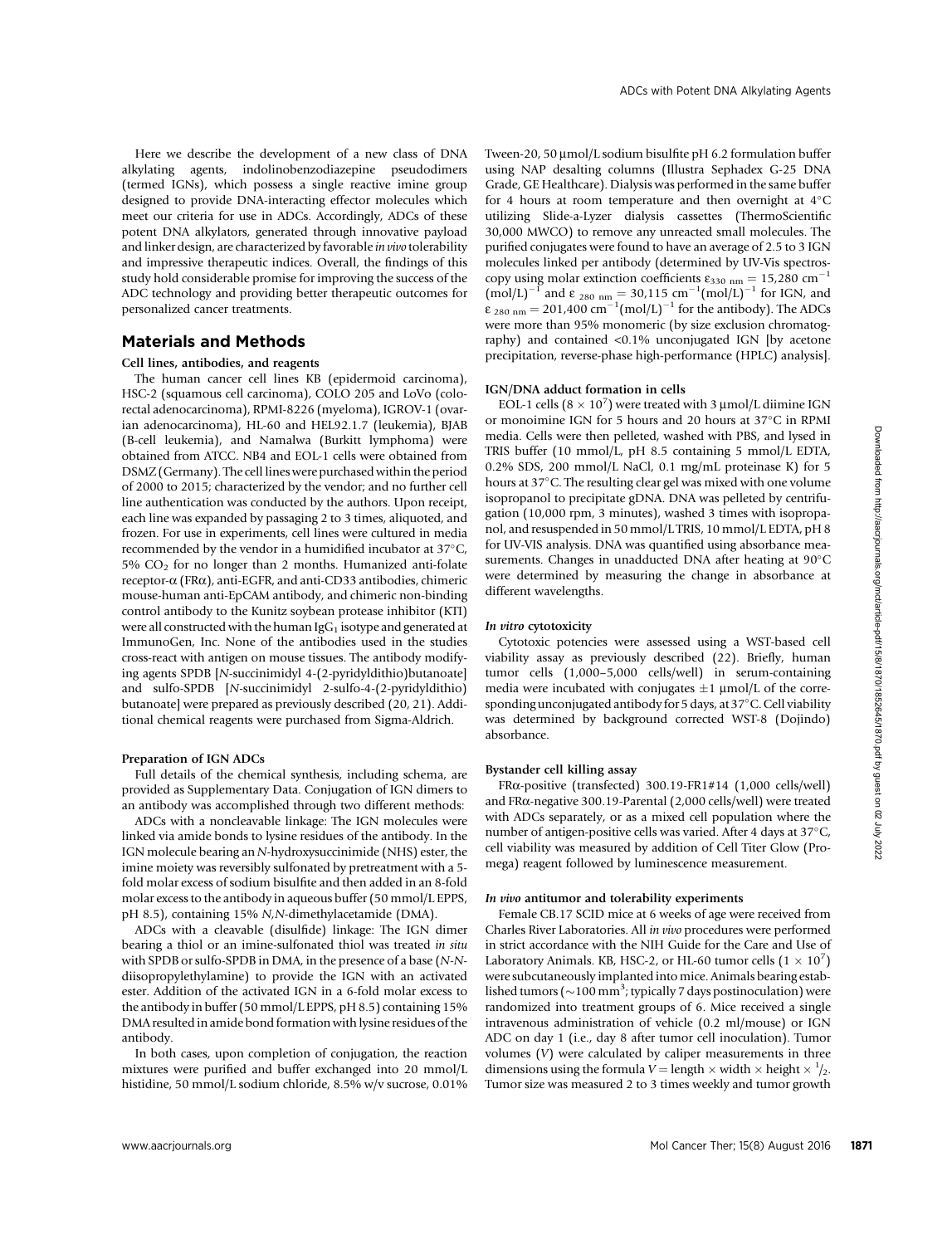inhibition (T/C value) was determined using the following formula:  $T/C$  (%) = Median tumor volume of the treated/Median tumor volume of the control  $\times$  100.

With respect to tolerability, all toxicity, changes in body weight, and determination of MTD studies were conducted in non– tumor-bearing CD-1 mice (Charles River Laboratories), using either a weekly  $\times$  3 or a single intravenous administration of the ADC.

# Results

# Preclinical evaluation of ADCs with novel DNA cross-linking activity

IGNs represent a new chemical class of cytotoxic molecules with high in vitro potency ( $IC_{50}$  values in the low pmol/L range) toward cancer cells. Similar to the PBD dimer SJG-136 (23), the IGN compounds bind to the minor groove of DNA followed by covalent reaction of guanine residues with the two imine functionalities in the molecule resulting in cross-linking of DNA. Substitution of the pyrrolo group of the PBD molecule with an indolino moiety conferred  $\sim$ 10-fold higher potency in vitro as compared with SJG-136, possibly due to faster rate of adduct formation with DNA (Supplementary Fig. S1, Supplementary Table S1). In addition, incorporation of a phenyl group between the two monomer units provides a site for linker attachment. ADCs were prepared with three monoclonal antibodies that target cell surface antigens EpCAM, CD33, and FRa (Fig. 1A). In these ADCs, the IGN molecules were linked through amide bonds to lysine residues on the antibody, with approximately 3 IGN molecules per antibody. The ADCs displayed high, antigen-specific



#### Changing the IGN mechanism of action

The undesired prolonged toxicity profile of the first IGN ADC tested in mice led us to investigate whether the DNA cross-linking feature of the IGN dimer, through its diimine functionality, was leading to an inability of the animals to thrive. To explore other structural designs, we had to first determine the contribution of the cross-linking mechanism to in vitro potency. Controlled reduction of the IGN diimine 1 using sodium borohydride



#### Figure 1.

In vivo antitumor activity and tolerability of ADCs with DNA cross-linking (diimine) IGN. A, structural representation of the diimine IGN ADCs 1a (anti-EpCAM), 1b (anti-CD33), and 1c (anti-FR $\alpha$ ) in which the IGN is linked via a noncleavable amide bond. B, dosedependent antitumor activity of anti-FR $\alpha$  ADC 1c (single i.v. injection 0.5–2.5 mg/kg) in a subcutaneous xenograft model established with the human epidermoid carcinoma cell line KB in SCID mice. C, changes in body weight over time in non–tumorbearing CD-1 mice treated with 3 i.v. injections (day 1, 8, 15; circles) of the anti-FR $\alpha$  ADC 1c (3.75 mg/kg) compared with vehicle-treated mice on the same schedule. In the treatment arm, deaths occurred in 2 of 4 animals.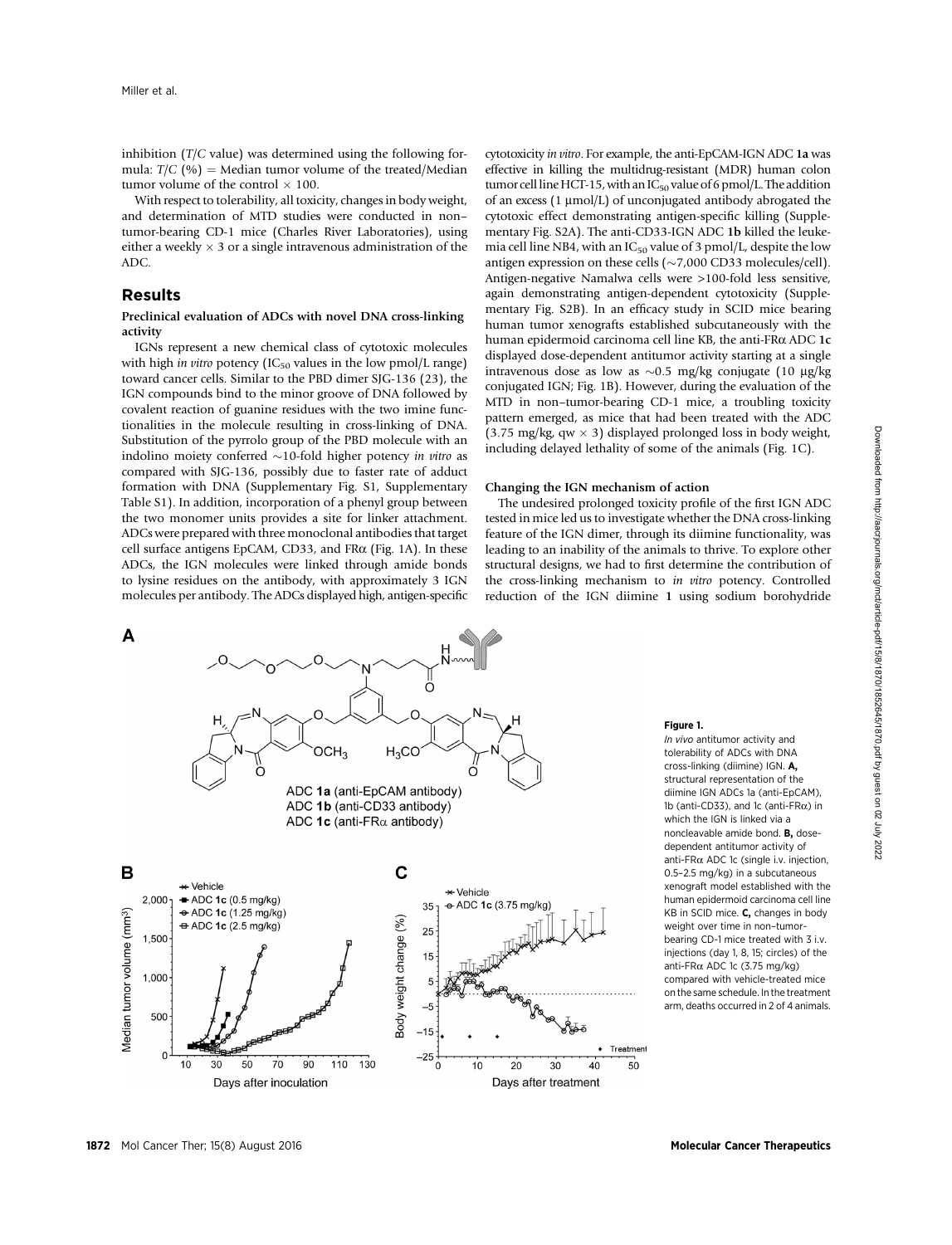provided the partially reduced monoimine compound 3, which can bind to and alkylate DNA but cannot cross-link. Complete reduction gave the fully reduced diamine version 2 that can only bind to DNA but not react with it (Fig. 2). The cytotoxicity of these unconjugated IGN compounds was evaluated in vitro. As expected, the diimine cross-linker 1 was highly potent, with  $IC_{50}$  values ranging from 1 to 11 pmol/L. Surprisingly, the monoimine DNA alkylator version 3 was only about 2- to 4-fold less potent toward a panel of 9 cancer cell lines [encompassing both solid tumor and leukemia/lymphoma cell lines, including the MDR-positive cell line HEL92.1.7 (ref. 24)], while the fully reduced diamine molecule 2, which can still bind to DNA, but is incapable of alkylation, was 5- to 30-fold less cytotoxic than 1 (Supplementary Table S2).

To understand whether there were any differences in the interaction of the monoimine and diimine forms of IGN (Supplementary Fig. S3A) with DNA, we incubated the human acute myeloid leukemia (AML) cell line EOL-1 with each of the compounds and quantified total DNA and IGN-adducted DNA (Supplementary Table S3). While the two compounds co-purify with cellular DNA to a comparable final extent after 20 hours, the monoimine-containing IGN achieves only half the level of DNA modification as that achieved with the diimine at the earlier 5 hour time point (39  $\pm$  2 vs. 75  $\pm$  3 pmol adduct/ug DNA, respectively). This finding suggests that although both monoimine and diimine forms of IGN produce adducts with cellular DNA, they interact with DNA at different rates. The resulting IGN– DNA adducts isolated from treated EOL-1 cells were subsequently

heated at 90°C, and the rate of reversal of the adduct was determined by LC-MS. Thermal reversibility of the DNA adduct of the diimine was about 2.5-fold slower than that of the DNA adduct of the monoimine (Supplementary Fig. S3B), suggesting that the diimine compound forms a relatively more stable adduct to cellular DNA than the monoimine analogue. The IGN monoimine and diimine also interacted differently with acellular DNA in a comet assay, with the monoalkylator forming extensive tails, whereas the cross-linker gave markedly shorter tails, indicative of DNA cross-linking (Supplementary Fig. S3C).

The in vitro potency of ADCs of the diimine and monoimine forms was compared using three antibodies against different antigen targets. The ADCs (3a-c, Fig. 3A) of the monoimine form of IGN were all highly cytotoxic, with  $IC_{50}$  values ranging from 2 to 60 pmol/L, and in general were only between 1.3- and 6-fold less potent than the corresponding ADCs (1a-c) of the cross-linker form (Table 1). The anti-CD33 ADC3b of the monoimine form of IGN efficiently killed the MDR-positive cell line HEL92.1.7 with an  $IC_{50}$  of 30 pmol/L and was only about 4-fold less cytotoxic than ADC 1b with the cross-linking form. In vivo, the anti-FR $\alpha$  ADC 3c displayed dose-dependent antitumor activity similar to that noted with the ADC 1c of the cross-linker in the KB model, albeit the doses were 2-fold higher (Fig. 3B). In contrast to mice that had been treated with ADC of the cross-linker (Fig. 1C), body weights in non–tumor-bearing CD-1 mice treated with monoimine IGN ADC, using the same antibody and schedule as 1c but at a two-fold higher dose (7.5 mg/kg, qw  $\times$  3), tracked with that of the vehicle control, with no evidence of prolonged or delayed



#### Figure 2.

Structures of IGNs with different states of imine reduction (unreduced, partially, fully reduced) and pictorial representation of their interaction with DNA.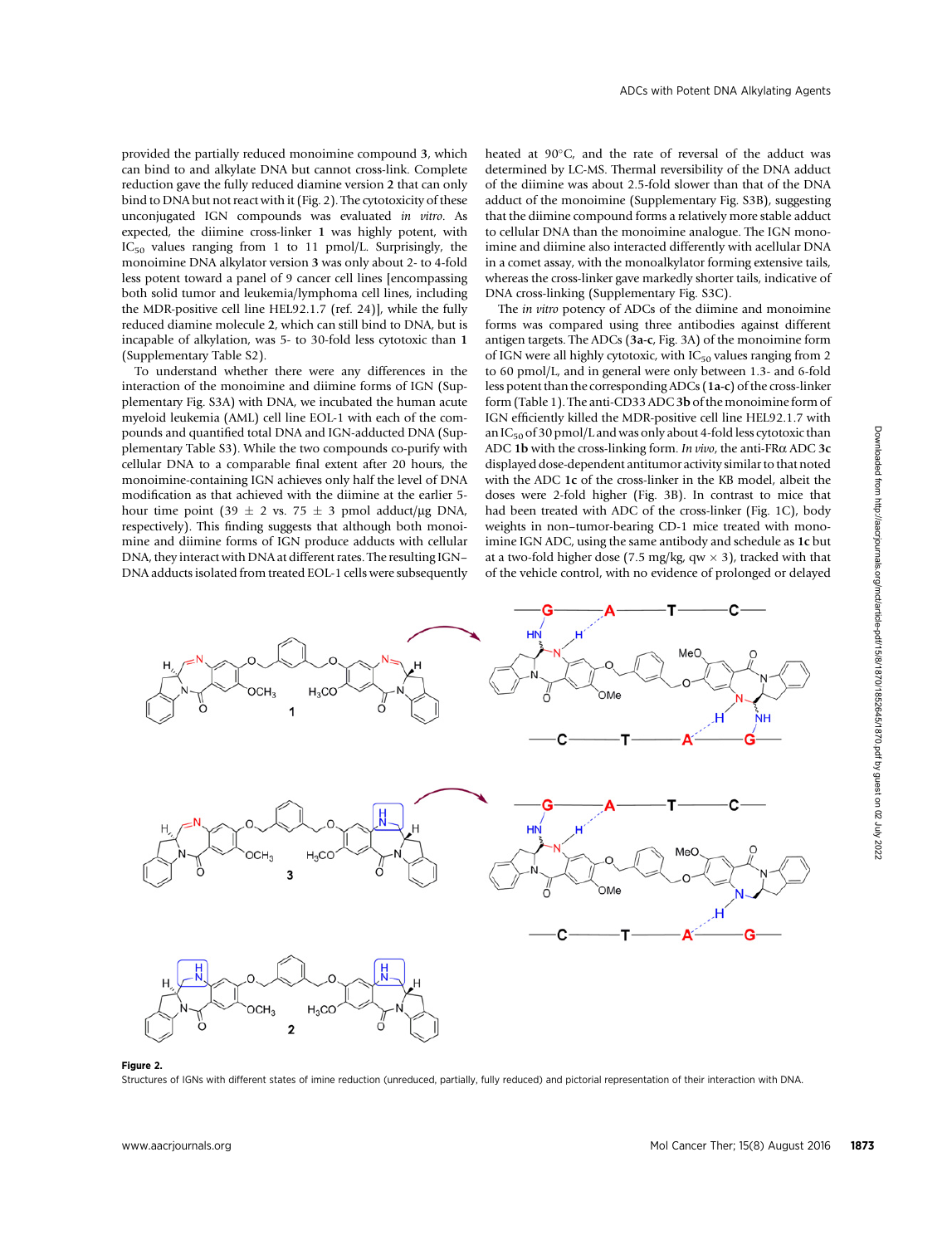

Figure 3.

A, structures of the monoimine IGN ADCs 3a (anti-EpCAM), 3b (anti-CD33), and 3c (anti-FR $\alpha$ ). **B**, dosedependent antitumor activity of the anti-FR $\alpha$  ADC 3c (single i.v. injection, 1, 2.5, and 5 mg/kg) in KB xenografts. C, body weight changes in non–tumorbearing CD-1 mice treated with 3 intravenous injections (day 1, 8, 15; arrowheads) of ADC 3c (2.5, 3.75, and 7.5 mg/kg).

toxicity (Fig. 3C). These results suggest that the DNA cross-linking feature of the IGN compound used in 1c was the primary cause of prolonged toxicity. The MTD of the ADC 3c in non–tumorbearing CD-1 mice, dosed as a single injection, was estimated to be 10 mg/kg conjugate (200 µg/kg linked IGN). The minimum effective dose (MED), determined as previously described (25), in the *in vivo* efficacy model (Fig. 3B) was estimated to be about 1 mg/kg (20 mg/kg linked IGN) giving an in vivo therapeutic index (TI), defined as the ratio of MTD to MED, of about 10.

# Linker selection

In the ADCs 3a-c the IGN molecule is attached to the antibody via a noncleavable linker that relies on lysosomal degradation of the antibody to release the lysine-linked IGN molecule, in a manner analogous to the ADC T-DM1 (26). We designed an IGN compound which retained the short tri-oxyethylene spacer found in the IGN structures in ADCs 3a-c but incorporated a sterically hindered thiol substituent to enable conjugation to antibodies via

Table 1. Comparative in vitro cytotoxicity of IGN ADCs with a diimine (1a-c) or a monoimine (3a-c)

| Antibody         | <b>Cell line</b> | Antigen expression<br>(x1,000) | $IC_{50}$ , pmol/L |                |
|------------------|------------------|--------------------------------|--------------------|----------------|
|                  |                  |                                | 1а-с               | $3a-c$         |
| Anti-EpCAM       | <b>COLO 205</b>  | 1.000                          | 3                  | 8              |
|                  | LoVo             | 350                            | 10                 | 60             |
| Anti-CD33        | <b>HL-60</b>     | 20                             | 0.7                | $\overline{2}$ |
|                  | HEL92.1.7        | 39                             |                    | 30             |
|                  | EOL-1            | 10                             | 2                  | 3              |
|                  | NB4              | 7                              | 3                  | 9              |
| Anti-FR $\alpha$ | ΚB               | 3,000                          | 15                 | 20             |

disulfide linkers that can be cleaved inside the cell to release the active cytotoxic molecule. The anti-FRa ADC 4a (Fig. 4A), bearing the IGN molecule 4 (DGN462) linked via a disulfide bond, displayed high antigen-specific cytotoxicity in vitro with an  $IC_{50}$ value of 12 pmol/L (Supplementary Fig. S4). The killing effect was diminished about 60-fold by the addition of an excess of unconjugated antibody, demonstrating the immunologic specificity of the conjugate. ADC 4a was considerably more active in vivo than 3c. When tested in mice bearing established subcutaneous KB xenografts, dose-dependent antitumor activity was observed (Fig. 4B). Treatment with a single intravenous injection at 2.3 mg/kg ADC 4a (40 µg/kg linked IGN) resulted in significant tumor growth delay, while higher doses (4.6 and 6.9 mg/kg) produced complete tumor regression lasting more than 60 days (duration of the experiment). Importantly, the MTD of this ADC in non– tumor-bearing CD-1 mice was approximately 35 mg/kg ADC (700 mg/kg linked IGN) and thus considerably less toxic than the ADC with the noncleavable linker 3c. The higher MTD coupled with the improved antitumor activity (MED  $\sim$ 1 mg/kg or 20 µg/kg linked IGN) resulted in an *in vivo* TI of  $\sim$ 35 in this model.

# Bystander cell killing

Maytansinoid and auristatin ADCs with cleavable linkers generate intracellular catabolites that can diffuse out of the targeted cells into proximal antigen-negative cells, to induce killing of these "bystander" cells (27, 28). To understand the possible cause of the improved antitumor activity of the IGN ADC with a disulfide linker relative to that observed with the noncleavable linker, we compared the in vitro bystander killing activities of the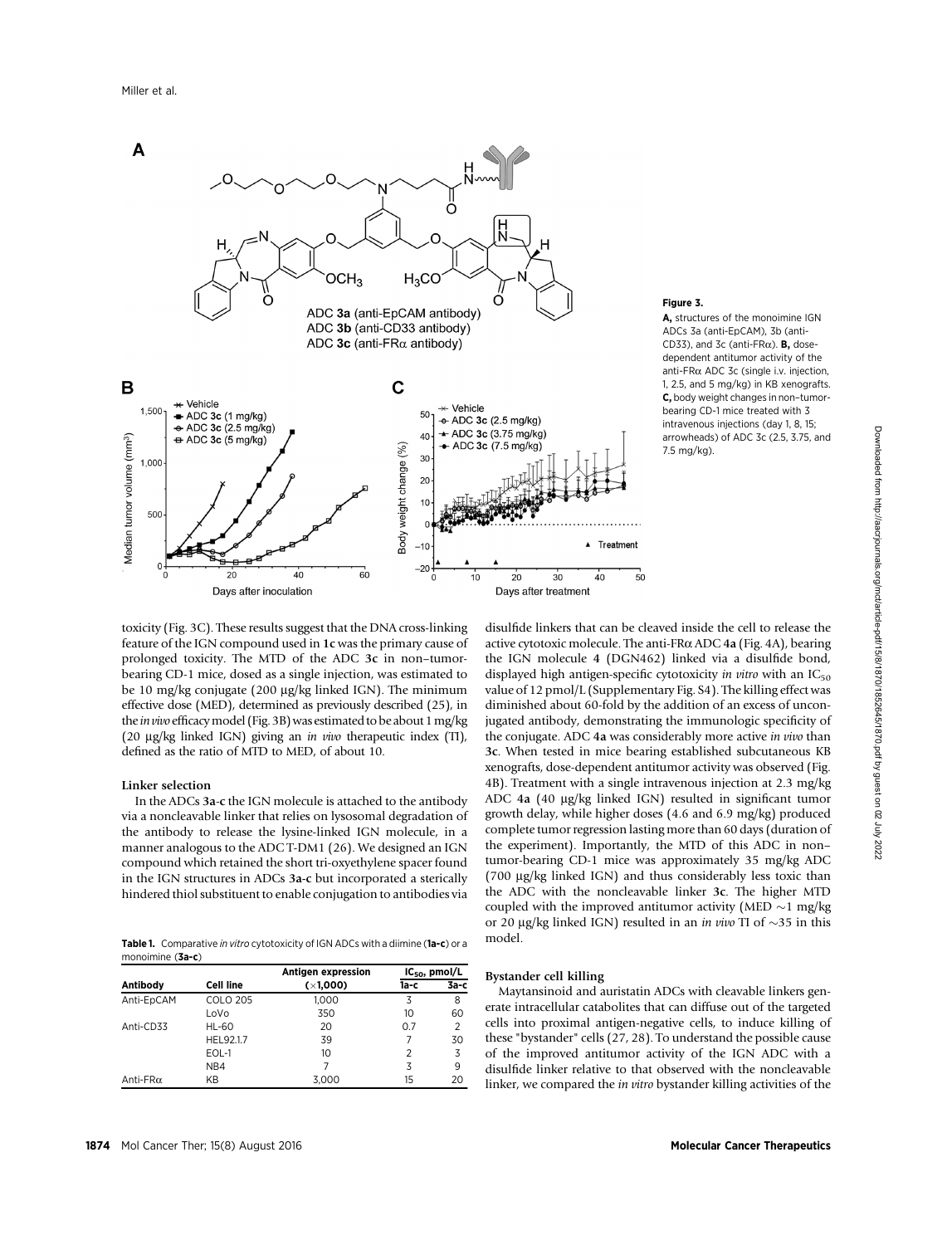

# Figure 4.

Improved antitumor and bystander cell killing activity of an alkylator IGN ADC through incorporation of a cleavable linker. A, scheme for the preparation of an IGN ADC (anti-FR $\alpha$  ADC 4a) with a disulfide linker. B, dose-dependent antitumor activity of ADC 4a with a disulfide linker (single i.v. injection, 0.9-6.9 mg/kg) in a subcutaneous KB xenograft model in SCID mice. C, comparison of bystander cell killing activity of the anti-FR $\alpha$  ADC 4a with a cleavable (disulfide) linker versus the corresponding ADC 3c with a noncleavable linker.

two ADCs. In this assay, a fixed number of antigen-negative cells are cocultured with varying number of antigen-positive cells and treated with the ADC. Treatment with ADC 4a, bearing the cleavable disulfide linker, resulted in augmented killing of proximal antigen-negative cells as the numbers of antigen positive cells in the culture were increased, consistent with the expectation that higher cell number would produce greater amount of catabolite that can diffuse into, and kill, the bystander cells (Fig. 4C). In contrast, ADC 3c with a noncleavable linker was incapable of killing bystander cells even when a high number of antigenpositive cells were added to the mixed culture.

## Linker optimization and in vivo antitumor activity

We have previously shown that incorporation of a sulfonate group in the disulfide linker confers improved water solubility to maytansinoid ADCs and also enhances antitumor efficacy in vivo (21, 29). By analogy, we incorporated the charged sulfonate group in the IGN ADCs as part of the linker optimization effort. To further improve aqueous solubility of the resulting conjugate, beyond that provided by the charged linker, we sulfonated the imine moiety of the IGN molecule by treatment with sodium bisulfite to provide an optimized ADC (Fig. 5A). The sulfonated compound spontaneously reverses to the free imine ex vivo in human plasma, and under cell culture conditions, and thus the sulfonated and unsulfonated compounds are equipotent in vitro (Supplementary Fig. S5). We prepared conjugates (5a-c) with three different monoclonal antibodies: anti-EGFR that does not

inhibit ligand binding or receptor signaling and has no inherent antitumor activity; anti-CD33 targeting the CD33 antigen expressed on the surface of AML cells; and a control antibody (anti-KTI), which does not recognize any cell surface antigen. The two ADCs targeting cell surface antigens and the nonbinding control ADC, with  $\sim$  2.5 to 3 IGN molecules linked per antibody, were then evaluated for antitumor activity in human tumor xenograft models in SCID mice. In the first model, we compared the efficacy of the anti-EGFR conjugate 5a with the nonbinding control 5c in mice bearing HSC-2 human head and neck squamous cell carcinoma xenografts (Fig. 5B). The targeting conjugate was highly active at doses well below the MTD, with even the lowest dose tested (1.3 mg/kg, single intravenous injection) causing complete tumor regression in 5 of 6 animals, with 2 of the 6 mice being tumor-free at day 100 (conclusion of study). Treatment at the two higher doses (2.5 and 5 mg/kg) rendered all of the animals tumor-free at day 100. The antitumor activity was antigen-specific, as the nonbinding control ADC had only marginal activity in this model. In an in vivo model established using the human AML cell line HL-60 (Fig. 5C), the anti-CD33 ADC 5b (termed anti-CD33–sulfonated DGN462) was active at a single intravenous dose of just 0.5 mg/kg (10 µg/kg IGN), giving an in vivo therapeutic index of about 70. Treatment at a 3-fold higher dose resulted in complete tumor regression in 6 of 6 animals. Importantly, the mixture of unconjugated antibody and free IGN (DGN462) was inactive at equivalent doses demonstrating the power of antibody-mediated delivery (Fig. 5C). **Example 1980**<br>
Suppose the constrained from the state of the state of the state of the state of the state of the state of the state of the state of the state of the state of the state of the state of the state of the sta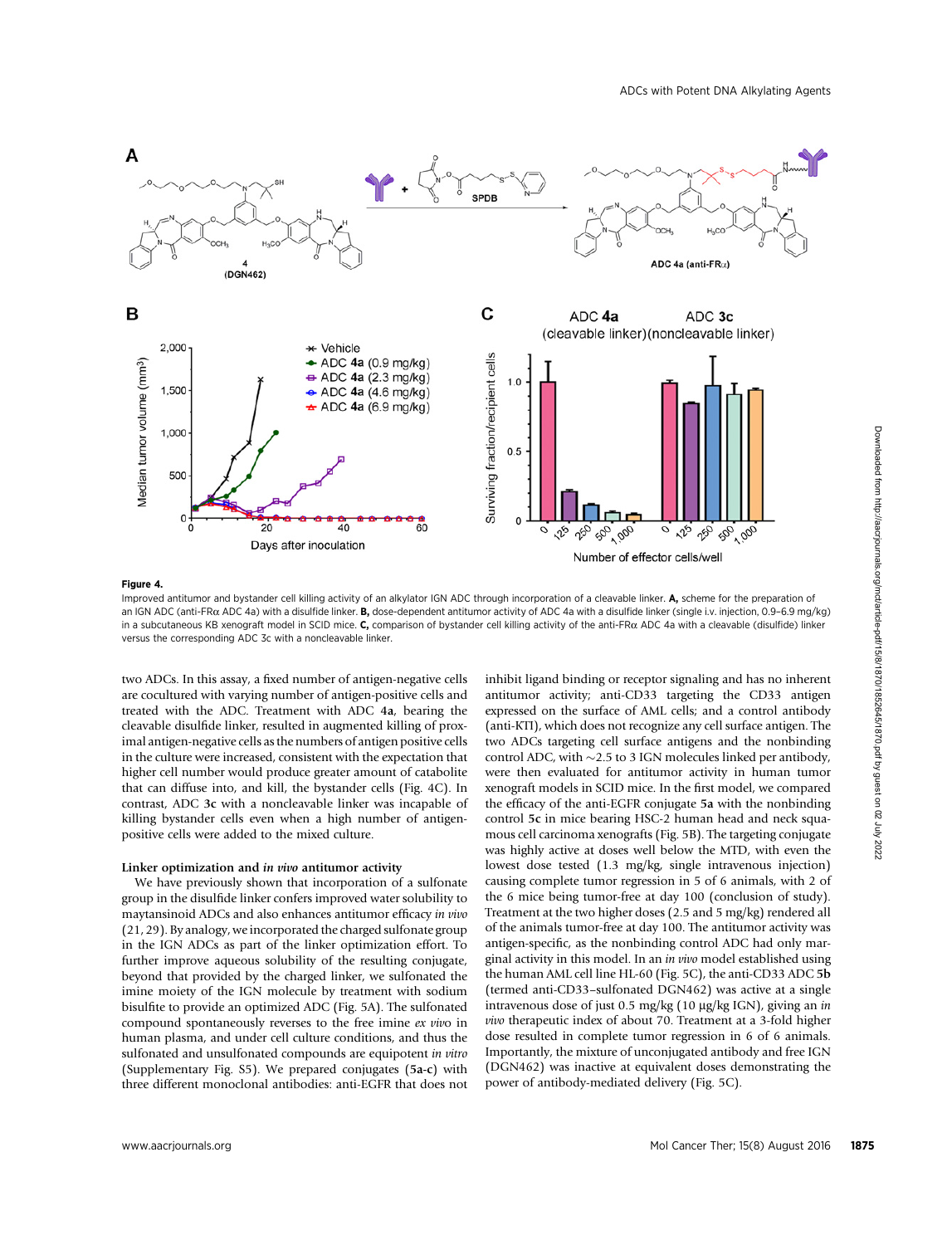

# Figure 5.

In vivo antitumor activity and toxicity of ADCs of an IGN alkylator linked to antibodies via an optimized cleavable linker. A, structural representation of IGN ADCs 5a-c prepared with a charged linker and reversible imine sulfonation (5a, anti-EGFR; 5b, anti-CD33; 5c, anti- KTI). B, in vivo antitumor activity of the anti-EGFR ADC 5a in comparison to the nonbinding ADC 5c in head and neck carcinoma HSC-2 xenografts in SCID mice. The anti-EGFR antibody used for ADC conjugation has no inherent antitumor activity. C, in vivo antitumor activity of the anti-CD33 ADC 5b in comparison to a mixture of unconjugated IGN (4) plus the anti-CD33 antibody at equivalent doses to the ADC in a HL60 xenograft model. D, change in body weight in CD-1 mice treated with the ADC 5b compared with the vehicle control.

## Tolerability profile of the optimized IGN ADC in mice

The MTD of the ADC 5b, with the charged disulfide linker, was determined to be 700 µg/kg linked IGN (35 mg/kg conjugate dose) in CD-1 mice after a single intravenous injection, similar to that of ADC prepared with the uncharged disulfide linker. Preliminary evaluation of linker effects on toxicology of the ADCs was performed. Treatment with the imine-sulfonated form of ADC 3b, with a noncleavable linker, at a dose of 10 mg/kg caused a considerable spike in liver enzymes [17- and 35-fold increase in aspartate aminotransferase (AST) and alanine aminotransferase (ALT), respectively] and an 8-fold decrease in platelet count. In contrast, treatment with the ADC 5b with the cleavable linker at a 4-fold higher dose (40 mg/kg) caused only mild hematologic toxicity with a small decrease (2- to 4-fold) in platelets, neutrophils, and lymphocytes, and no effects on liver enzyme levels. Animals were observed for 90 days and the body weights of mice treated with 18 and 40 mg/kg doses both tracked with control animals (Fig. 5D).

# Discussion

ADCs that contain potent tubulin-interacting compounds, such as the maytansinoids and auristatins, have often displayed a good therapeutic index in vivo resulting in the advancement of several into clinical evaluation. However, developing ADCs that meet the criteria for clinical advancement using potent DNA-interacting agents has been a challenge owing to at least two factors: (i) a paucity of DNA-interacting compounds that meet the requirement of high potency, stability, and solubility in aqueous formulation and (ii) difficulty in achieving a sufficient therapeutic index in vivo (30). The duocarmycins and CC-1065 analogues are potent DNA minor groove binders and alkylators that are being evaluated in ADCs, yet compounds from these two classes suffer the major drawbacks of low aqueous stability and solubility, in turn making them poorly suited for use in ADCs. Furthermore, while conversion of these compounds to prodrugs has provided an avenue to their ADC use, the relative efficiency of activation of prodrug forms in humans as compared with mice remains unknown. In this regard,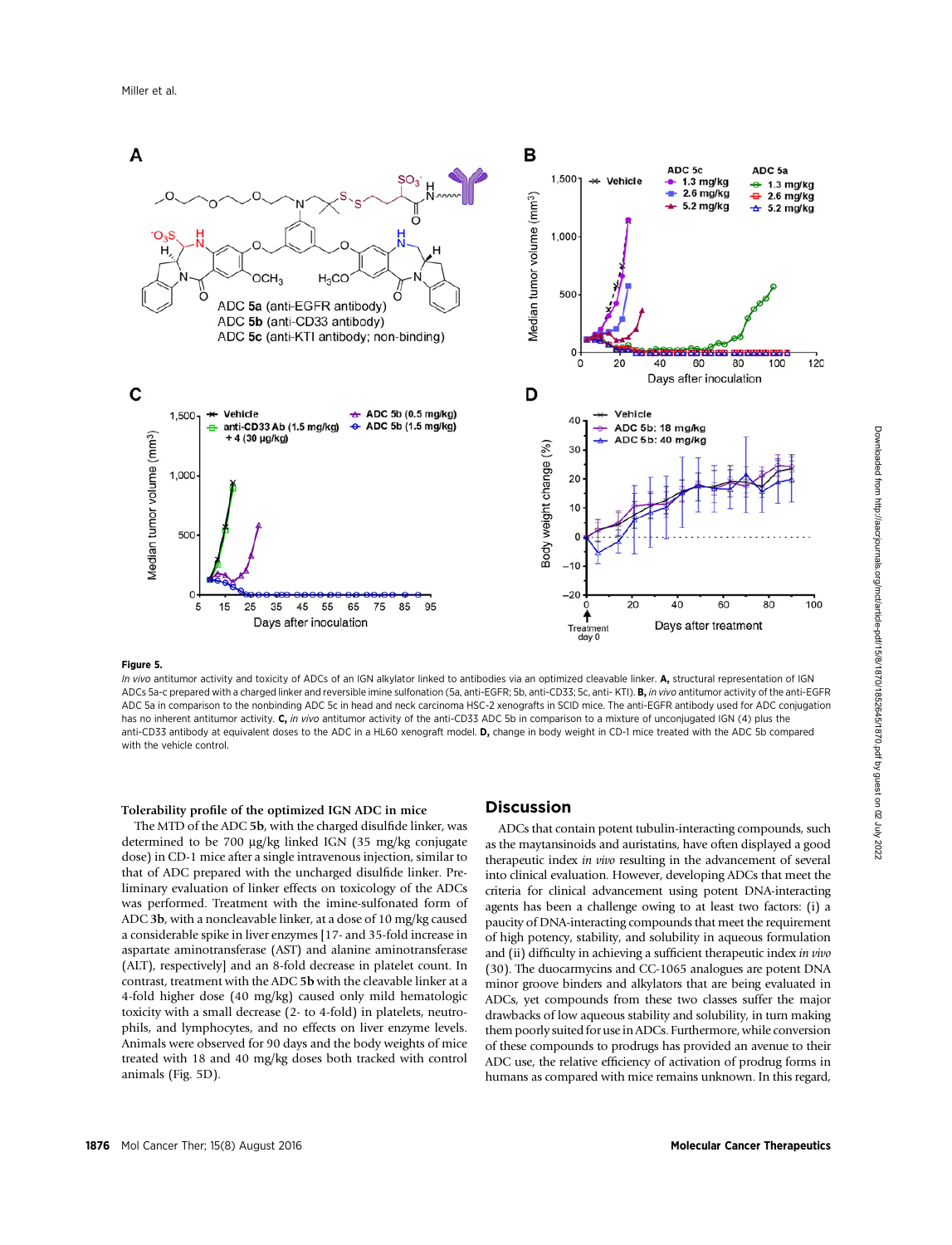an anti-CD70 ADC of a duocarmycin carbamate prodrug failed to achieve any objective responses in a phase I clinical study (31), whereas an ADC with a new duocarmycin prodrug design has recently entered clinical evaluation (32).

To address these factors, we developed a new class of highly cytotoxic molecules, the IGNs, consisting of indolinobenzodiazepine pseudodimers for use as effector molecules for ADCs. Our first set of ADCs prepared with the "diimine" cross-linking IGN compound were toxic at low doses in mice and further displayed a phenomenon of delayed onset of prolonged body weight loss. Although cross-linking PBD dimers with two imines have advanced to the clinic, the unusual toxicity findings with an ADC bearing the IGN-diimine compound made us pause. For many clinically used anticancer drugs, such as vincristine, cyclophosphamide, and carboplatin, there is a strong correlation between the LD<sub>10</sub> in mice and the human MTD (33). For example, the LD<sub>10</sub> values in mice for cyclophosphamide and carboplatin are 340 and 495 mg/m<sup>2</sup> compared with a human MTD of 370 and 440 mg/m<sup>2</sup>, respectively. For highly potent molecules, such as dolastatin-10, a tubulin-interacting agent, or adozelesin, a DNA alkylator, the MTD (3, 5) in humans is about 33% of the mouse  $LD_{10}$ . In contrast, the highly cytotoxic DNA cross-linking agents, bizelesin (a duocarmycin analog dimer) and SJG-136 (a PBD dimer) are poorly tolerated in humans compared with mice, with only about 3.5% of the mouse  $LD_{10}$  achievable in humans (6, 19). On the basis of the delayed toxicity profile and the potential for a low achievable dose in humans, we decided not to advance ADCs of the cross-linking IGN subclass. Controlled reduction of one of the imine moieties of the IGN diimine changed its mechanism of action, by eliminating its ability to cross-link DNA while simultaneously retaining monoalkylation functionality. ADCs of the monoimine compounds maintained high in vitro potency, were only about 2- to 4-fold less cytotoxic than the cross-linking form, and displayed pronounced antitumor activity in vivo.

Importantly, the ADC of the alkylating monoimine form of IGN, with the same noncleavable linker as that used in the ADC of the IGN diimine, no longer displayed delayed or prolonged toxicity in mice. Linker optimization led to the design of IGN-ADCs with hindered disulfide linkers that provided good bystander killing of proximal cancer cells and thus displayed considerably superior antitumor activity in vivo, compared with the ADC with the noncleavable linker. Bystander killing may play an important role clinically in the treatment of solid tumors that often express the antigen in a heterogeneous manner or where all tumor cells may not be accessible to the ADC. Notably, the ADC with the disulfide linker tested here was also better tolerated, with a  $\sim$ 3.5fold greater MTD in mice than that with the ADC with a noncleavable linker. These results indicate that, in the ADCs described here, the bystander killing feature provides increased antitumor activity but not increased systemic toxicity. Interestingly, this finding is counterintuitive, since ADCs of tubulin-interacting agents, maytansinoids or auristatins, with cleavable linkers www.aacrjournals.org Mol Cancer Ther; 15(8) August 2016 <sup>1877</sup>Downloaded from http://aacrjournals.org/mct/article-pdf/15/8/1870/1852645/1870.pdf by guest on 02 July 2022

## References

- 1. Frei E III. Combination cancer therapy: presidential address. Cancer Res 1972;32:2593–607.
- 2. Issell BF, Crooke ST. Maytansine. Cancer Treat Rev 1978;5:199–207.
- 3. Pitot HC, McElroy EA Jr, Reid JM, Windebank AJ, Sloan JA, Erlichman C, et al. Phase I trial of dolastatin-10 (NSC 376128) in patients with advanced solid tumors. Clin Cancer Res 1999;5:525–31.
- 4. Edelman MJ, Gandara DR, Hausner P, Israel V, Thornton D, DeSanto J, et al. Phase 2 study of cryptophycin 52 (LY355703) in patients previously treated

(disulfide or peptidase-labile) are reported to be less tolerable in mice, compared with those prepared with noncleavable linkers (34, 35). Further studies on the in vivo catabolism and distribution of these ADCs are ongoing and may provide some insight into the cause of the improved tolerability of the ADC with the cleavable linker. Dose-dependent, antigen-specific antitumor activity was demonstrated using ADCs against three different targets. The therapeutic index attained in these models ranged from 28 to 70, fulfilling our original goal of developing an ADC of a DNAinteracting effector molecule with a high therapeutic index for further development. Our first IGN ADC (IMGN779, 5b) targeting CD33 is now being advanced towards clinical evaluation.

ADCs with Potent DNA Alkylating Agents

#### Disclosure of Potential Conflicts of Interest

C.A. Audette has ownership interest (including patents) in shares of stock. V. Goldmacher has ownership interest (including patents) in ImmunoGen, Inc. common stock. J.M. Lambert and R.V.J. Chari have ownership interest (including patents) in ImmunoGen Inc. No potential conflicts of interest were disclosed by the other authors.

## Authors' Contributions

Conception and design: M.L. Miller, N.E. Fishkin, W. Li, K.R. Whiteman, M.F. Mayo, J. Pinkas, R.V.J. Chari

Development of methodology: M.L. Miller, N.E. Fishkin, W. Li, K.R. Whiteman, E.E. Reid, K.E. Archer, E.K. Maloney, J. Pinkas, V. Goldmacher, R.V.J. Chari Acquisition of data (provided animals, acquired and managed patients, provided facilities, etc.): M.L. Miller, W. Li, K.R. Whiteman, E.E. Reid, K.E. Archer, E.K. Maloney, C.A. Audette, M.F. Mayo, A. Wilhelm, H.A. Modafferi

Analysis and interpretation of data (e.g., statistical analysis, biostatistics, computational analysis): M.L. Miller, N.E. Fishkin, W. Li, K.R. Whiteman, Y. Kovtun, E.K. Maloney, C.A. Audette, M.F. Mayo, A. Wilhelm, H.A. Modafferi, V. Goldmacher, R.V.J. Chari

Writing, review, and/or revision of the manuscript: M.L. Miller, N.E. Fishkin, Y. Kovtun, J. Pinkas, V. Goldmacher, J.M. Lambert, R.V.J. Chari

Administrative, technical, or material support (i.e., reporting or organizing data, constructing databases): E.K. Maloney, A. Wilhelm, R. Singh

Study supervision: M.L. Miller, N.E. Fishkin, M.F. Mayo, J. Pinkas, R.V.J. Chari Other (head of the R & D group guiding the research and Chief Science Officer during the time the research was conducted): J.M. Lambert

#### Acknowledgments

The authors thank Richard Bates for carefully editing the article and Tom Keating, Carol Hausner, and Richard Gregory for their helpful suggestions. They also thank Barbara Leece, Andre Dandeneau, Gregory Jones, Megan Bogalhas, and Lintao Wang for their contribution to some of the experimental work and Robert Lutz for his inspirational support. They are also grateful to Nicole Dewhurst at Helix3, Inc. for performing the acellular comet assays.

## Grant Support

All work was funded by ImmunoGen, Inc.

The costs of publication of this article were defrayed in part by the payment of page charges. This article must therefore be hereby marked *advertisement* in accordance with 18 U.S.C. Section 1734 solely to indicate this fact.

Received March 29, 2016; revised May 9, 2016; accepted May 9, 2016; published OnlineFirst May 23, 2016.

with platinum based chemotherapy for advanced non-small cell lung cancer. Lung Cancer 2003;39:197–9.

- 5. Cristofanilli M, Bryan WJ, Miller LL, Chang AY, Gradishar WJ, Kufe DW, et al. Phase II study of adozelesin in untreated metastatic breast cancer. Anticancer Drugs 1998;9:779–82.
- 6. Pitot HC, Reid JM, Sloan JA, Ames MM, Adjei AA, Rubin J, et al. A Phase I study of bizelesin (NSC 615291) in patients with advanced solid tumors. Clin Cancer Res 2002;8:712–7.